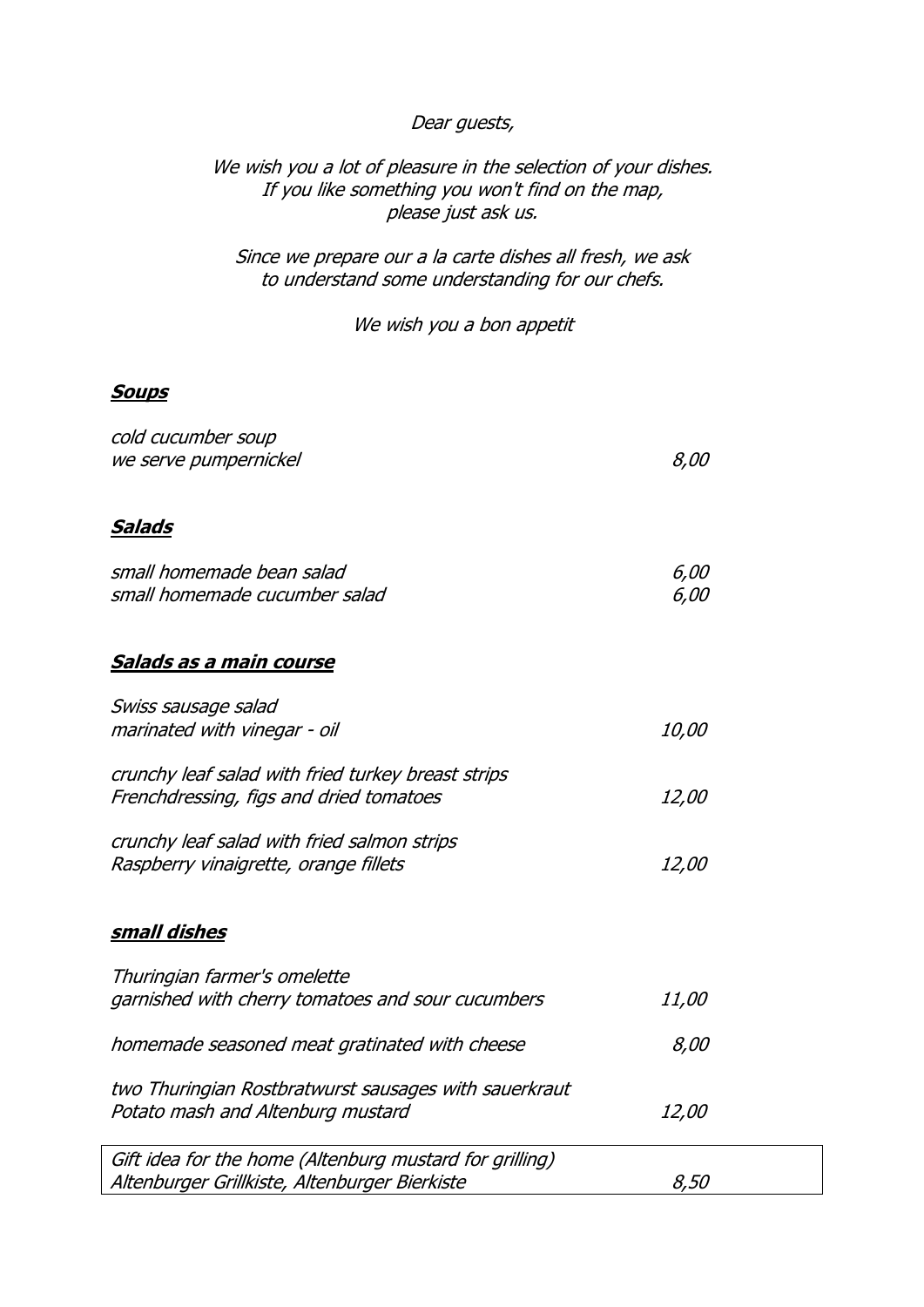two toast Hawaii 10,00 fresh toast topped with ham and pineapple all gratinated with cheese, small salad set

# **Thuringia "classic" Mains**

| braised beef roulade                                         |              |
|--------------------------------------------------------------|--------------|
| filled with bacon and sour cucumbers                         |              |
| on bacon beans and Thuringian potato dumplings               | <i>19,00</i> |
| Thuringian roast pork, pickled in black beer sauce           |              |
| on cherry red cabbage and croquettes                         | <i>19,00</i> |
| Landsülze from the region                                    |              |
| with fried potatoes and a small salad set                    | 16.00        |
| <u>Mains</u>                                                 |              |
| pink fried rump steak (200 g)                                |              |
| on green beans, herb butter                                  |              |
| and rosemary potatoes                                        | <i>29,00</i> |
| Salmon fillet on white wine sauce and Italian ribbon noodles | <i>18,00</i> |
| Tortellini with truffle filling with homemade red pesto      |              |
| Cherry tomatoes and Parmesan                                 | <i>17,00</i> |
| Quadrone porcini mushroom noodles                            |              |
| with homemade pesto ala genovese                             |              |
| Cherry tomatoes and Parmesan                                 | <i>17,00</i> |
| <u>Cutlet</u>                                                |              |
| topped with pineapple and peaches                            |              |
| with cheese gratinated with croquettes                       |              |
| and a small salad set                                        | 19.00        |
| with sweet and spicy letscho with French fries               |              |
| and a small salad set                                        | <i>19.00</i> |
| Pork schnitzel with French fries                             |              |
| and a small salad set                                        | <i>18,00</i> |